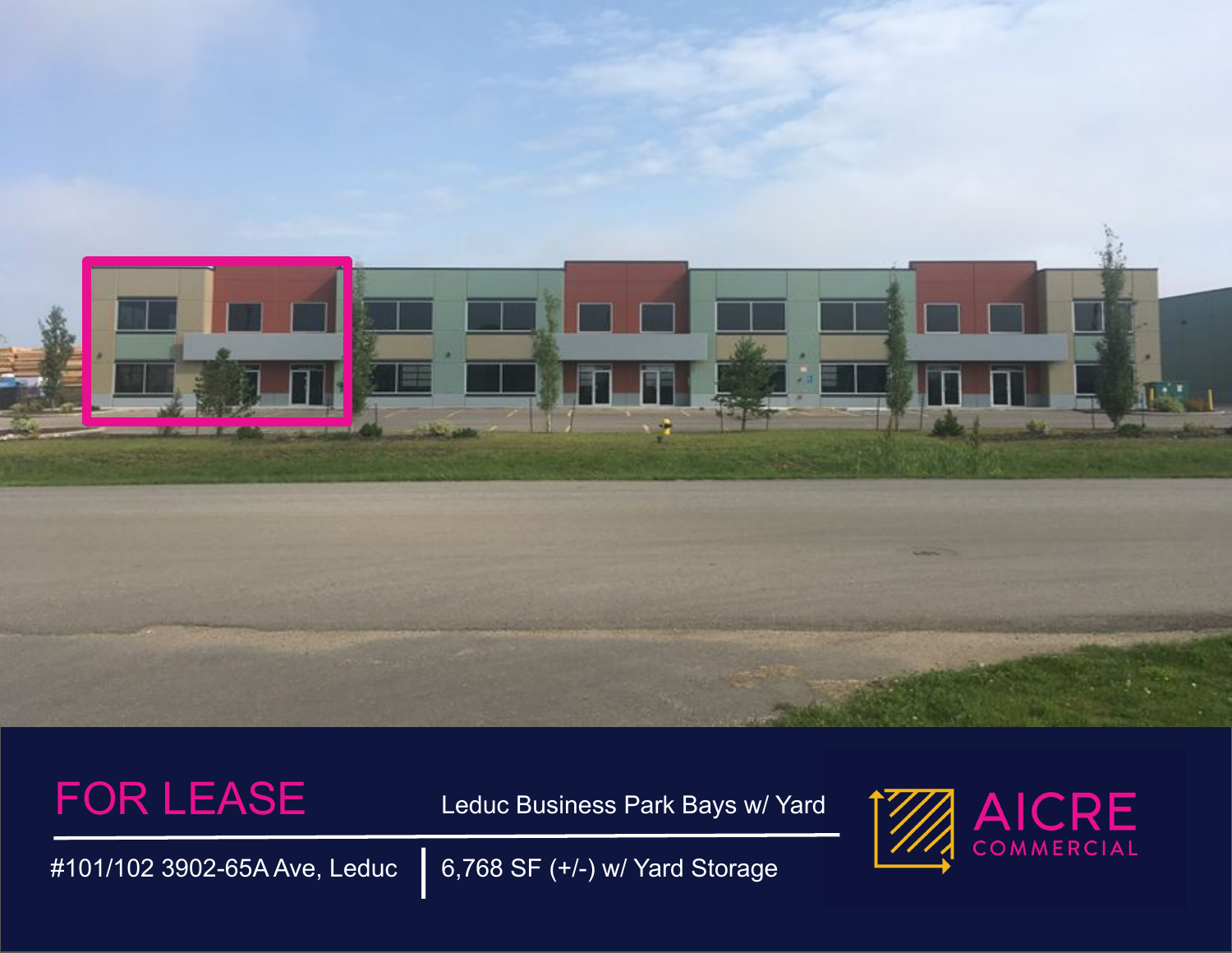# **FOR LEASE** #101/102 3902 65A Ave, Leduc





## **Highlights:**

- 6,768 SF office/warehouse
- Light-filled end unit with abundant windows throughout main floor and mezzanine
- Includes yard storage modified from the current setup
- 2 x Grade loading SUNSHINE doors
- 5 T crane capable
- 21' clear under a beam in the warehouse
- Quick access to 65 Avenue, 50 Street, and QEII
- Energy-efficient concrete precast panel construction
- Bright concrete mezzanine an opportunity for great office space with south-facing windows
- **Located in Leduc Business Park**

**Company phone number // Company address // Company website** jim@aicrecommercial.com **Jim McKinnon** Partner / Associate 780-719-8183

#### **Erin Kobayashi**

Partner / Associate 780-218-7585 erin@aicrecommercial.com

### aicrecommercial.com

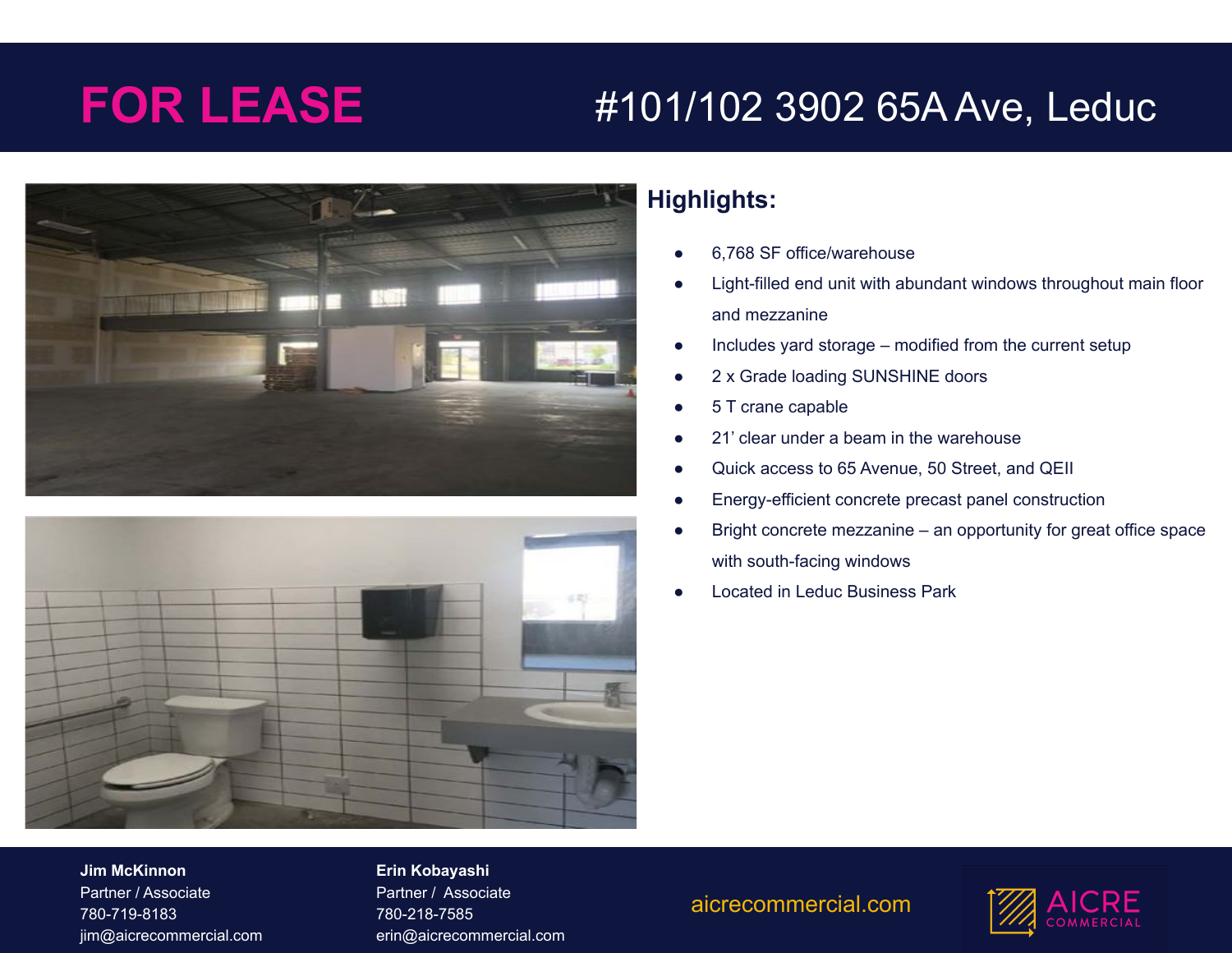# **FOR LEASE** #101/102 3902 65A Ave, Leduc



# Property Specifications

| <b>Unit Size:</b>      | 6,768 SF $(+/-)$                                   |
|------------------------|----------------------------------------------------|
| Yard:                  | Fenced compound                                    |
| Heat:                  | Radiant                                            |
| Power:                 | 100A / 120/208V / 3 Phase (TBC)                    |
| Loading:               | 2 x 12' x 14' Grade Doors<br><b>SUNSHINE Doors</b> |
| <b>Ceiling Height:</b> | 21' Clear                                          |
| <b>Crane</b>           | 5 T Capable                                        |
| Sump:                  | 2 x 2 - Stage sump                                 |



### **Jim McKinnon** Partner / Associate

## **Company phone number // Company address // Company website** jim@aicrecommercial.com 780-719-8183

### **Erin Kobayashi**

Partner / Associate 780-218-7585 erin@aicrecommercial.com

### aicrecommercial.com